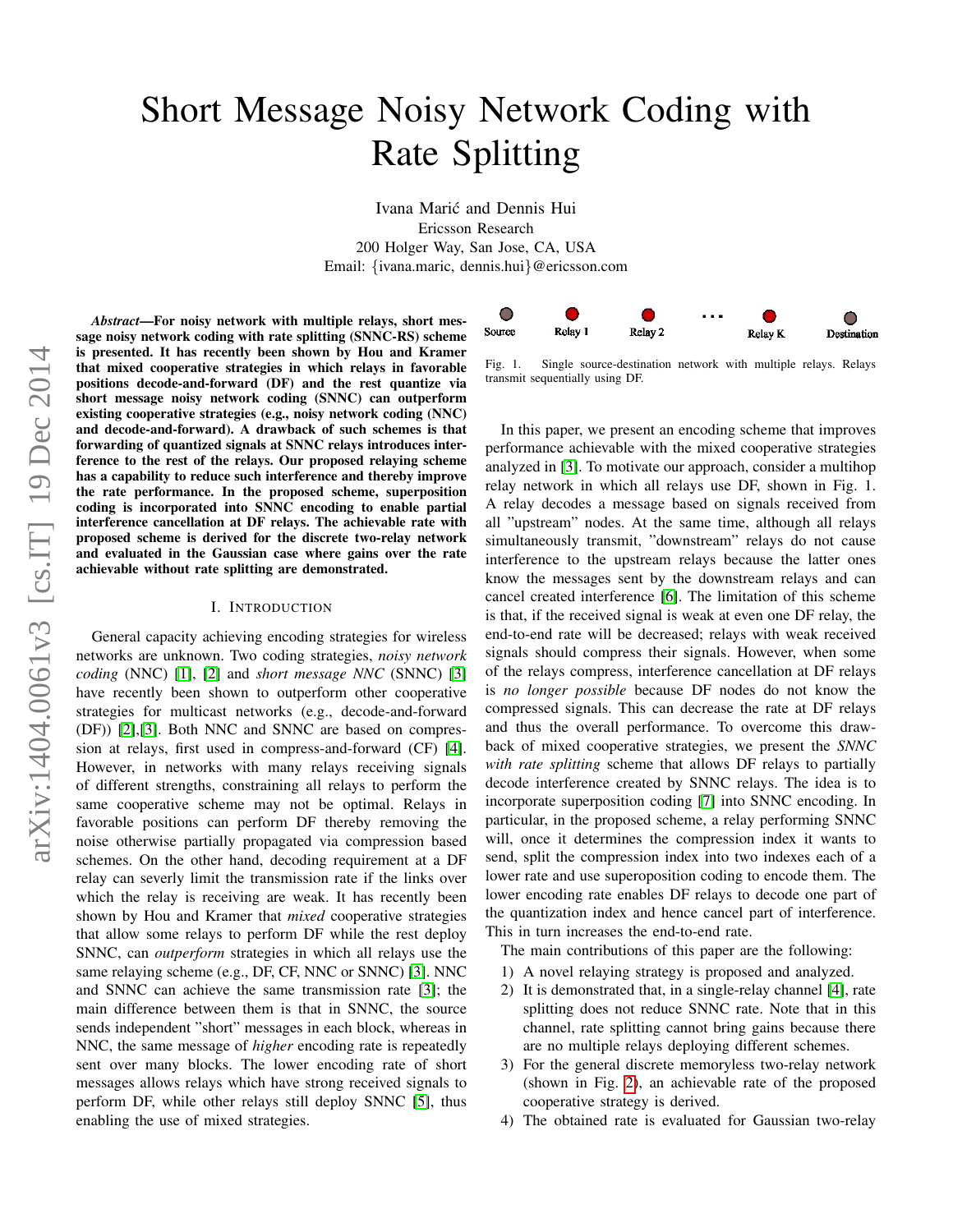

<span id="page-1-0"></span>Fig. 2. Two-Relay Channel Model.

networks; rate gains of the proposed SNNC-RS coding scheme compared to other coding schemes are demonstrated.

## II. MAIN RESULT

We denote random variables with upper case letters and their realizations with the corresponding lower case letters. We drop subscripts of probability distributions if the arguments of the distributions are lower case versions of the random variables.

Consider a discrete memoryless two-relay channel shown in Fig. [2.](#page-1-0) This is the smallest network that captures gains from our proposed scheme. The source wishes to send message  $W$  from the message set  $W$  to the destination node 4. The channel is described by the conditional probabilities  $P(y_2, y_3, y_4 | x_1, x_2, x_3)$  where  $x_i \in \mathcal{X}_i$ ,  $i = 1, 2, 3$  and  $y_j \in \mathcal{Y}_j$ ,  $j = 2, 3, 4$  and  $\mathcal{X}_i$  and  $\mathcal{Y}_j$  are respective input and output alphabets at nodes  $i$  and  $j$ .

A  $(R, n)$  code for the two-relay network consists of the message set  $W = \{1, \ldots, 2^{nR}\}\$ , encoding functions at the source  $X_1^n = f(W)$ , and at the relays  $X_{k,i} = f_{k,i}(Y_k^{i-1}), k =$ 2, 3 and the decoding function  $\hat{W} = g(Y_4^n)$ . The average error probability of the code is given by  $P_e = P[\hat{W} \neq W]$ . A rate R is achievable if, for any  $\epsilon > 0$ , there exists, for a sufficiently large n, a code  $(R, n)$  such that  $P_e < \epsilon$ . The capacity is the supremum of all achievable R.

We analyze an encoding strategy in which relay 1 deploys DF, and relay 2 deploys SNNC-RS. The code construction, encoding and decoding are specified in the Appendix. Quantization at relay 2 is performed as in SNNC; the difference between SNNC-RS and SNNC schemes is in the addition of superposition coding in SNNC-RS which is used to encode the quantization index at relay 2. Specifically, instead of using a single codebook to encode the quantization index (say at rate  $R<sub>3</sub>$ ), relay 2 splits the quantization index into two indexes and encodes them via superposition coding using two codebooks at rates  $R_{30}$  and  $R_{31}$ , such that  $R_3 = R_{30} + R_{31}$ . Each codebook thus has a lower rate than  $R_3$ . The lower encoding rate (than  $R_3$ ) used in SNNC-RS enables relay 1 to, in addition to decoding the source message W, also decode one part of the quantization index sent by relay 2 thereby reducing observed interference. We consider joint decoding at relay 1. The destination uses backward decoding to decode the source message and the quantization index. Before analyzing the proposed scheme for the two-relay channel, we show the following important property of the SNNC-RS scheme for the single-relay channel [\[4\]](#page-4-3).

*Theorem 1:* Rate splitting at the relay does not decrease the SNNC rate in the single-relay channel.

The proof can be found in [\[8\]](#page-4-7).

We have the following result for the two-relay channel.

<span id="page-1-1"></span>*Theorem 2: (Joint decoding at relay 1)* The achievable rate with coding scheme in which relay 1 performs DF and SNNC-RS and joint decoding at the DF relay in the two-relay channel satisfies:

<span id="page-1-4"></span>
$$
R < I(X_1; Y_2 | X_2 X_{30}) \tag{1}
$$

$$
R < I(\bar{X}; \hat{Y}_3 Y_4 | X_{30} X_{31}) \tag{2}
$$

<span id="page-1-5"></span>
$$
R < I(\bar{X}X_{30}X_{31}; Y_4) - I(\hat{Y}_3; Y_3 | \bar{X}X_{30}X_{31}Y_4)
$$
 (3)

<span id="page-1-2"></span>
$$
R < I(X_{31}; Y_4 | \bar{X} X_{30}) - I(\hat{Y}_3; Y_3 | \bar{X} X_{30} X_{31} Y_4) \\
 \quad + I(X_1 X_{30}; Y_2 | X_2) \tag{4}
$$

<span id="page-1-3"></span>
$$
2R < I(\bar{X}X_{31}; Y_4|X_{30}) - I(\hat{Y}_3; Y_3|\bar{X}X_{30}X_{31}Y_4) \\
 \quad + I(X_1X_{30}; Y_2|X_2) \tag{5}
$$

for any joint distributions that factors as

<span id="page-1-6"></span>
$$
P(x_1x_2)P(x_{30}x_{31})P(\hat{y}_3|x_{30}x_{31}y_3)P(y_2y_3y_4|x_1x_2x_{30}x_{31})
$$
\n(6)

and where we introduced the notation  $X = (X_1, X_2)$ .

*Proof:* The proof outline is given in the Appendix. *Remark 1:* In the special case of no rate-splitting , i.e., for  $X_{30} = \emptyset, X_{31} = X_3$ , the rate of Thm. [2](#page-1-1) is the DF-SNNC rate without rate splitting given by [\[3,](#page-4-2) Eq. (56)]. For this case, [\(4\)](#page-1-2)-[\(5\)](#page-1-3) are loose and [\(1\)](#page-1-4)-[\(3\)](#page-1-5) coincide with the achievable rate [\[3,](#page-4-2) Eq. (56)] given by

$$
R < I(X_1; Y_2 | X_2)
$$
\n
$$
R < I(X_1 X_2; \hat{Y}_3 Y_4 | X_3)
$$
\n
$$
R < I(X_1 X_2 X_3; Y_4) - I(\hat{Y}_3; Y_3 | X_1 X_2 X_3 Y_4) \tag{7}
$$

for any joint distribution factors that factors as [\(6\)](#page-1-6). *Remark 2:* When condition

<span id="page-1-8"></span><span id="page-1-7"></span>
$$
I(X_{30}; Y_4|\bar{X}) < I(X_{30}; Y_2|\bar{X}) \tag{8}
$$

is satisfied, relay 1 can decode the full quantization index sent by relay 2.

*Remark 3:* When

$$
I(X_{30}; Y_4) < I(X_{30}; Y_2 | X_2) \tag{9}
$$

bound [\(5\)](#page-1-3) is loose compared to the sum of the rates given by [\(1\)](#page-1-4) and [\(3\)](#page-1-5).

*Remark 4:* When

$$
I(\bar{X}X_{30}; Y_4) < I(X_1X_{30}; Y_2|X_2) \tag{10}
$$

bound [\(4\)](#page-1-2) is loose compared to [\(3\)](#page-1-5).

In the case that the relay 1 uses successive decoding whereby it first decodes the part of the quantization index and then the source message, the corresponding achievable region with mixed DF and SNNC-RS is given by the next theorem.

*Theorem 3: (Successive decoding at relay* 1*)* The achievable rate with mixed strategy of DF and SNNC-RS and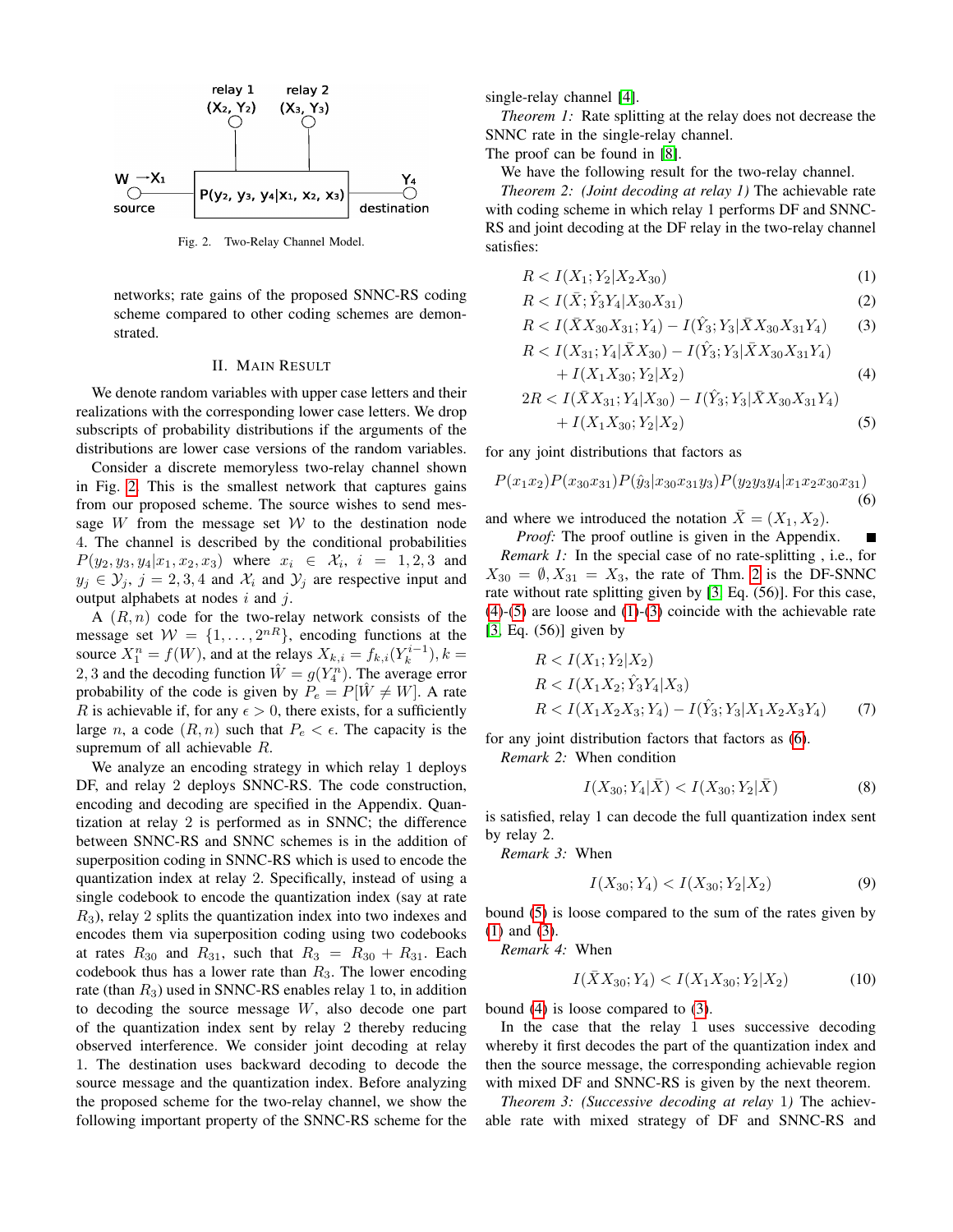

Fig. 3. Two-Relay Gaussian Channel.

sequential decoding at the DF relay in the two-relay channel satisfies:

$$
R < I(X_1; Y_2 | X_2 X_{30})
$$
\n
$$
R < I(\bar{X}; \hat{Y}_3 Y_4 | X_{30} X_{31})
$$
\n
$$
R < I(\bar{X} X_{30} X_{31}; Y_4) - I(\hat{Y}_3; Y_3 | \bar{X} X_{30} X_{31} Y_4)
$$
\n
$$
R < I(\bar{X} X_{31}; Y_4 | X_{30}) - I(\hat{Y}_3; Y_3 | \bar{X} X_{30} X_{31} Y_4)
$$
\n
$$
+ I(X_{30}; Y_2 | X_2)
$$
\n
$$
I(X_{31}; Y_4 | \bar{X} X_{30}) + I(X_{30}; Y_2 | X_2)
$$
\n
$$
- I(\hat{Y}_3; Y_3 | \bar{X} X_{30} X_{31} Y_4) > 0 \tag{11}
$$

for any joint distribution given by [\(6\)](#page-1-6).

The proof follows the same steps as the proof for Theorem [2.](#page-1-1)

We next evaluate the rate given by Theorem [2](#page-1-1) for Gaussian channels. We then compare it to the rate achieved with the mixed encoding scheme that does not use rate splitting, as well as to the schemes in which both relays decode-and-forward or perform noisy network coding.

### III. GAUSSIAN CHANNEL

We evaluate the obtained rate  $(1)-(5)$  $(1)-(5)$  $(1)-(5)$  in Gaussian channels

$$
Y_2 = h_{12}X_1 + h_{32}X_3 + Z_2
$$
  
\n
$$
Y_3 = h_{13}X_1 + h_{23}X_2 + Z_3
$$
  
\n
$$
Y_4 = h_{14}X_1 + h_{24}X_2 + h_{34}X_3 + Z_4
$$
\n(12)

where  $Z_i \sim \mathcal{N}(0, 1)$  is additive white Gaussian noise. Channel gain from node i to node j is denoted as  $h_{ij}$ . We assume average power constraint  $P_i$  at each node  $i = 1, 2, 3$  given by  $E[X_i^2] \le P_i$ . We choose Gaussian inputs  $X_i \sim \mathcal{N}(0, P_i)$ . We denote  $C(x) = \log_2(1+x)$ . Rate bounds [\(1\)](#page-1-4)-[\(5\)](#page-1-3) evaluate to

$$
\begin{aligned} R &< C\left(\frac{\bar{\beta}h_{12}^2P_1}{1+\bar{\alpha}h_{32}^2P_3}\right) \\ R &< C\left(P_1(\frac{h_{13}^2}{1+\hat{N}_3}+h_{14}^2)+P_2(\frac{h_{23}^2}{1+\hat{N}_3}+h_{24}^2)\right. \\ &\left. +2\sqrt{\beta P_1P_2}(\frac{h_{13}h_{23}}{1+\hat{N}_3}+h_{14}h_{24})\right. \\ &\left. +\frac{\bar{\beta}P_1P_2}{1+\hat{N}_3}(h_{13}h_{24}-h_{23}h_{14})^2\right) \end{aligned}
$$



<span id="page-2-2"></span>Fig. 4. Two-Relay Channel Example.



<span id="page-2-1"></span>Fig. 5. Rate comparison of coding schemes for  $d_{12} = 0.1$ ,  $d_{34} = 0.05$ ,  $d_{14} = 1.$ 

$$
R < C\left(h_{14}^2 P_1 + h_{24}^2 P_2 + 2h_{14}h_{24}\sqrt{\beta P_1 P_2} + h_{34}^2 P_3\right) \\
- C\left(\frac{1}{\hat{N}_3}\right) \\
R < C\left(\bar{\alpha}h_{34}^2 P_3\right) + C\left(\frac{\bar{\beta}h_{12}^2 P_1 + \alpha h_{32}^2 P_3}{1 + \bar{\alpha}h_{32}^2 P_3}\right) - C\left(\frac{1}{\hat{N}_3}\right) \\
2R < C\left(h_{14}^2 P_1 + h_{24}^2 P_2 + 2h_{14}h_{24}\sqrt{\beta P_1 P_2} + \bar{\alpha}h_{34}^2 P_3\right) \\
- C\left(\frac{1}{\hat{N}_3}\right) + C\left(\frac{\alpha h_{32}^2 P_3}{1 + \bar{\alpha}h_{32}^2 P_3}\right) + C\left(\frac{\bar{\beta}h_{12}^2 P_1}{1 + h_{32}^2 P_3}\right). \tag{13}
$$

<span id="page-2-0"></span>*Remark 5:* As pointed out in the previous section, when condition [\(8\)](#page-1-7) is met, full decoding of quantization index at relay 1 is possible. This is easily observed in the considered Gaussian channel [\(12\)](#page-2-0) because [\(8\)](#page-1-7) evaluates to

<span id="page-2-3"></span>
$$
h_{32} > h_{34}.\tag{14}
$$

Fig. [5](#page-2-1) shows the comparison of the proposed scheme with the corresponding DF-SNNC scheme without rate splitting [\(7\)](#page-1-8), for a network in Fig. [4.](#page-2-2) Also shown are the rate performance of strategies in which both relays perform DF [\[6,](#page-4-5) Sec. IV.C] or NNC, as well as the cut-set bound. Note that, for this network, condition [\(14\)](#page-2-3) (and hence [\(8\)](#page-1-7)) is not always satisfied. The quantization noise variance  $\hat{N}_3$  is optimized numerically. We observe that the proposed scheme reduces the gap to the cut-set bound and outperforms the other strategies for the considered topology. The increasing gap between the proposed scheme and DF-SNNC without rate splitting illustrates the gain of the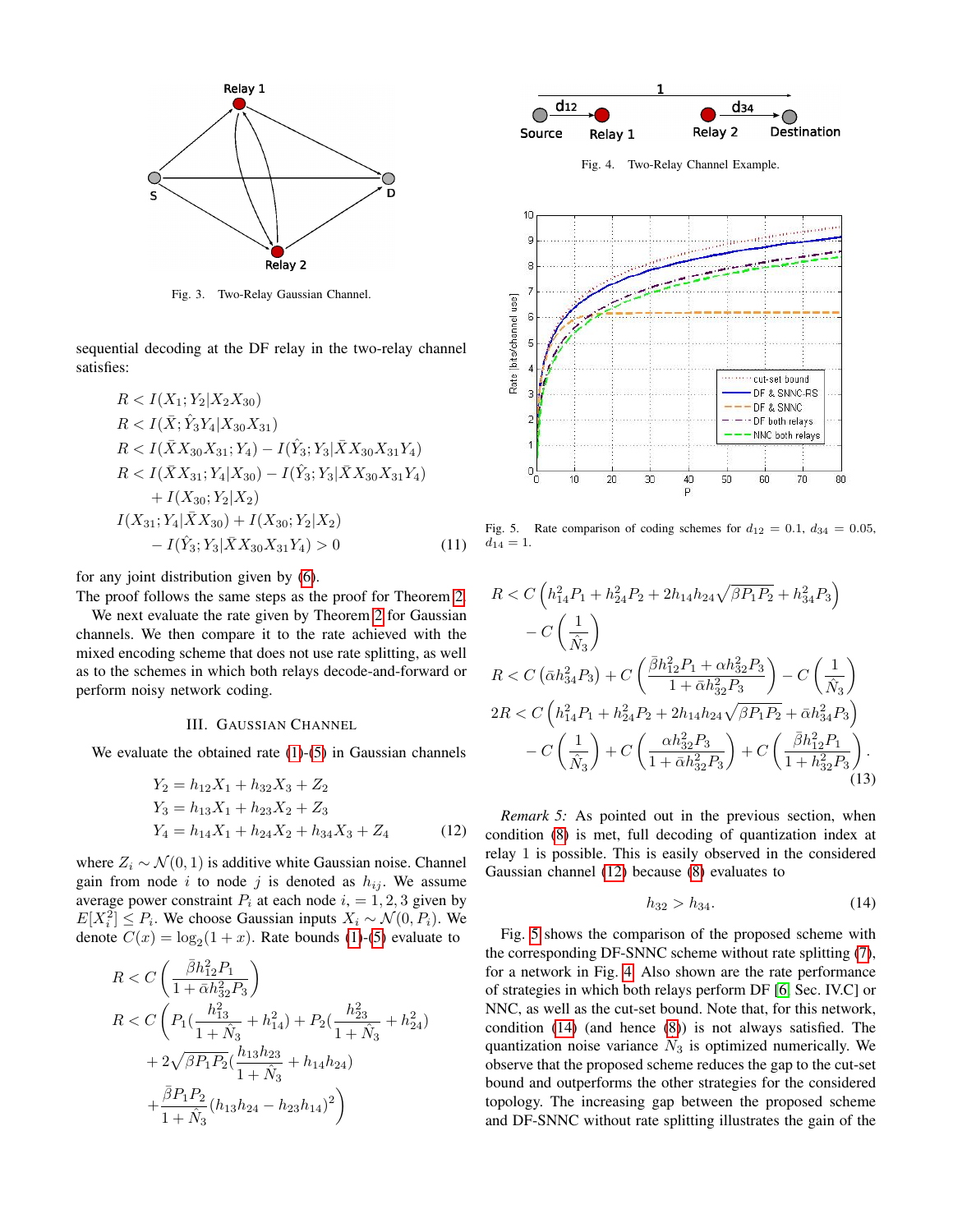former: without rate-splitting, the mixed strategy is limited by the rate to the DF relay that suffers interference from the NNC relay.

# IV. DISCUSSION AND FUTURE WORK

We presented a new relaying strategy that combines SNNC with superposition coding. In the proposed encoding scheme, superposition coding is used to encode the quantization index sent by a SNNC relay, in order to facilitate partial decoding of quantization index at relays performing DF. We demonstrated that this relaying strategy can bring rate gains compared to NNC, DF, as well as mixed strategies in which some of the nodes use DF and others SNNC. Analysis of the proposed SNNC-RS encoding scheme in larger networks where mutliple nodes can benefit from this scheme and therefore further increase the achievable rate, is the topic of our future work.

### V. ACKNOWLEDGMENT

The authors would like to thank Song-Nam Hong for insightful discussion regarding performance results.

### VI. APPENDIX: PROOF OF THEOREM [2](#page-1-1)

*Proof:*

Fix a distribution  $p(x_1x_2)p(x_3)p(\hat{y}_3|x_3y_3)$ . The source message  $w$  containing  $nBR$  bits is split into messages  $w_1, w_2, \ldots, w_B$  of nR bits each. Transmission is performed over  $B+2$  blocks. The last block is used to transmit index  $u_B$ from node 3 to the destination. Table I shows the encoding at the nodes for  $B = 3$  blocks.

*Codebook generation:* For each block  $b, b = 1, \ldots, B +$ 1 generate  $2^{nR}$  codewords  $\mathbf{x}_{2b}(w_b)$   $w_b = 1, \ldots, 2^{nR}$ according to  $\prod_{i=1}^{n} P_{X_2}(x_{2bi})$ . For each  $\mathbf{x}_{2b}(w_b)$ , generate  $2^{nR}$  codewords  $\mathbf{x}_{1b}(w_b, w_b')$ ,  $w_b' = 1, \ldots, 2^{nR}$  according to  $P_{X_1|X_2}$ . Generate  $2^{nR_{30}}$  codewords  $\mathbf{x}_{(30)b}(u_{0b})$ ,  $u_{0b} = 1, \ldots, 2^{nR_{30}}$  according to  $\prod_{i=1}^{n} P_{X_{30}}(x_{(30)bi})$ . For each  $\mathbf{x}_{(30)b}(u_{0b})$ , generate  $2^{nR_{31}}$  codewords  $\mathbf{x}_{(31)b}(u_{1b}, u_{0b})$ ,  $u_{1b} =$  $1, \ldots, 2^{nR_{31}}$  according to  $\prod_{i=1}^{n} P_{X_{31}|X_{30}}(x_{(31)bi}|x_{(30)bi})$ . We denote  $u_b = (u_{0b}, u_{1b})$  and  $R_3 = R_{30} + R_{31}$ . For each  $(\mathbf{x}_{30b}(u_{0b}), \mathbf{x}_{31b}(u_{1b}, u_{0b}))$ , generate  $2^{nR_3}$  codewords  $\hat{\mathbf{y}}_3(u_b|u_{0(b-1)}, u_{1(b-1)})$   $u_b = 1, \ldots, 2^{nR_3}$  according to  $\prod_{i=1}^n P_{\hat{Y}_3|X_{30}X_{31}}(\hat{y}_{3i}|x_{30i}(u_{0(b-1)})x_{31i}(u_{0(b-1)},u_{1(b-1)})).$ 

*Encoding: The source:* In each block  $b = 1, \ldots, B + 1$ , the source transmits  $x_{1b}(w_{b-1}, w_b)$ . By convention, we set  $w_0 = 1, w_{B+1} = 1.$ 

*Relay 1:* Relay 1 decodes  $(w_b, u_b)$  using sliding window decoding, as described in the decoding part. That allows relay 1 to decode  $w_b$  at the end of block b. In block  $b + 1$ , relay 1 transmits  $\mathbf{x}_{2(b+1)}(w_b)$ .

*Relay* 2*:* After receiving  $y_{3b}$ , at the end of block b, relay 2 tries to find an index  $u_{0b}$  such that

$$
(\hat{\mathbf{y}}_3(u_{0b}, u_{1b}|u_{0(b-1)}, u_{1(b-1)}), \mathbf{x}_{(30)b}(u_{0(b-1)}),
$$
  

$$
\mathbf{x}_{(31)b}(u_{0(b-1)}, u_{1(b-1)}), \mathbf{y}_{3b}) \in T_e^n(P_{X_{30}X_{31}\hat{Y}_3Y_3})
$$
 (15)

where  $u_{00} = 1, u_{01} = 1$  by convention. In each block b,  $b = 1, \ldots, B + 2$ , relay 2 transmits  $\mathbf{x}_{31b}(u_{0(b-1)}, u_{1(b-1)}).$ *Decoding.*

*Relay 1:* At the end of block b, relay 1 decodes  $(w_h, u_h)$ using sliding window decoding, as follows. At the end of block  $b = 2, \ldots, B + 1$ , relay 1 determines  $(\hat{w}_b, \hat{u}_{0(b-1)})$  s.t.

<span id="page-3-0"></span>
$$
(\mathbf{x}_{1b}(w_{b-1},\hat{w}_b), \mathbf{x}_{2b}(w_{b-1})\mathbf{x}_{(30)b}(\hat{u}_{0(b-1)}), \mathbf{y}_{2b}) \in T_e^n(P_{X_1X_2X_{30}Y_2})
$$
(16)

where  $u_{00} = 1$  by convention and assuming that, in the previous block, relay 1 had correctly decoded  $w_{b-1}$ , i.e.,  $\tilde{w}_{b-1} = w_{b-1}$ . Note that relay 1 knows  $w_0 = 0$  which allows relay 1 to start the sliding window decoding.

*Destination:* Destination uses backward decoding [\[6\]](#page-4-5) as follows.

At the end of block  $B + 2$ , node 4 has reliably decoded  $(u_{0(B+1)}, u_{1(B+1)})$  that was transmitted in the block  $B + 2$ from node 3. At the end of block  $B + 1$ , node 4 tries to find  $(\hat{w}_B, \hat{u}_{0B}, \hat{u}_{1B})$  such that

$$
(\mathbf{x}_{1(B+1)}(\hat{w}_{B}, 1), \mathbf{x}_{2(B+1)}(\hat{w}_{B}), \n\hat{\mathbf{y}}_{3(B+1)}(u_{1(B+1)}u_{0(B+1)}|\hat{u}_{1B}\hat{u}_{0B}), \mathbf{x}_{(30)(B+1)}(\hat{u}_{0B}), \n\mathbf{x}_{(31)(B+1)}(\hat{u}_{0B}, \hat{u}_{1B}), \mathbf{y}_{4(B+1)}) \in T_{\epsilon}^{n}(P_{X_{1}X_{2}X_{30}X_{31}}\hat{y}_{3}Y_{4}).
$$
\n(17)

For blocks  $b = B, B - 1, \ldots, 2$ , node 4 tries to find  $(\hat{w}_{b-1}, \hat{u}_{0(b-1)}, \hat{u}_{1(b-1)})$  such that

<span id="page-3-1"></span>
$$
(\mathbf{x}_{1b}(\hat{w}_{b-1}, w_b), \mathbf{x}_{2b}(\hat{w}_{b-1}), \hat{\mathbf{y}}_{3b}(u_{1b}u_{0b}|\hat{u}_{1(b-1)}\hat{u}_{0(b-1)}), \n\mathbf{x}_{(30)b}(\hat{u}_{0(b-1)}), \mathbf{x}_{(31)b}(\hat{u}_{0(b-1)}, \hat{u}_{1(b-1)}), \mathbf{y}_{4b}) \in T_e^n(P_{X_1X_2X_{30}X_{31}\hat{Y}_3Y_4})
$$
\n(18)

where  $(w_b, u_{0b}, u_{1b})$  have already been reliably decoded in the previous block  $b + 1$ .

# *Error Probability:*

Assume without loss of generality that  $w_b = 1$  and  $u_{0b} = 1, u_{1b} = 1$ . We denote the event defined by [\(16\)](#page-3-0) with  $E_{1b}(w_{b-1}, w_b, u_{b-1}).$ 

The decoder at relay 1 makes an error if one of the following error events occur:

$$
\mathcal{E}_{r1} = E_{1b}^{c}(1, 1, 1)
$$
  
\n
$$
\mathcal{E}_{r2} = \bigcup_{w_b \neq 1} E_{1b}(1, w_b, 1)
$$
  
\n
$$
\mathcal{E}_{r3} = \bigcup_{(w_b, u_{b-1}) \neq (1, 1)} E_{1b}(1, w_b, 1)
$$

Note that the event

$$
\mathcal{E}'_r = \bigcup_{u_{b-1}\neq 1} E_{1b}(1, 1, u_{b-1})
$$
\n(19)

is not an error event because relay 1 does not need to reliably decode  $u_b$ .

<span id="page-3-2"></span>The error event at relay 1 is given by  $\mathcal{E}_r = \bigcup_{i=1}^3 \mathcal{E}_{ri}$ . By the union bound, the probability of error at relay 1 is given by

$$
\mathcal{E}_r \le \sum_{i=1}^3 P(\mathcal{E}_{ri})
$$
 (20)